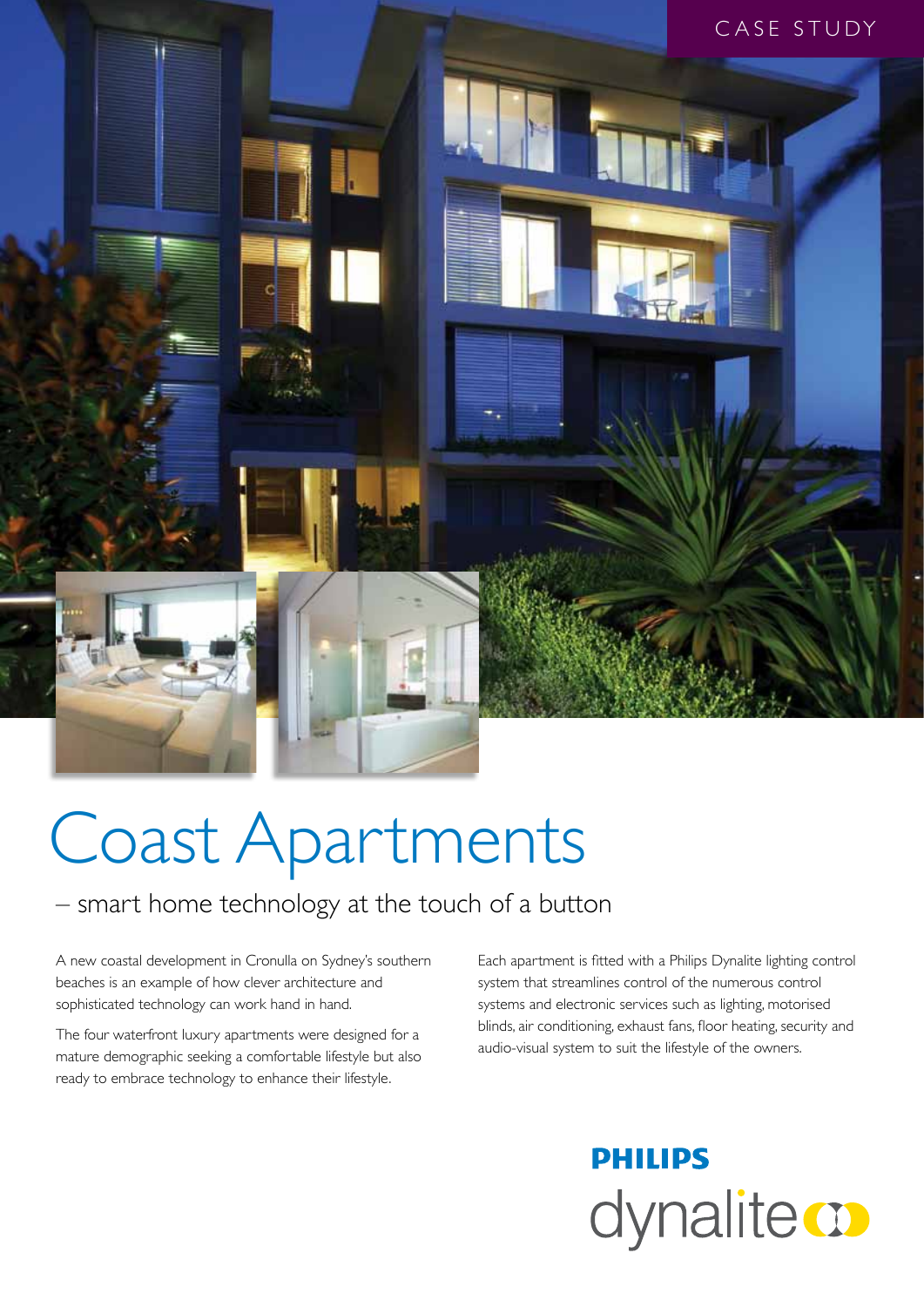### Client requirements

While most modern apartment complexes around the world have several automation systems controlling different functions, a pre-requisite for this development was a user interface panel that would be stylish, easy-to-use and control a variety of different devices from the one system.

According to System integrator, Smart Home Systems (SHS), the most important consideration was that the system would simplify the homeowner's life, not complicate it, and allow them to control everything from one intuitive control panel.

A large number of sensor-driven lights were installed throughout the complex, including the internal and external common areas, all of which needed to be controlled by the system.

As well, most of the apartment lighting is controlled by timers and motion and occupancy sensors all of which needed to integrate into one clever system.

Sounds like a tall order, but the Philips Dynalite system is designed to provide convenient, intelligent and sophisticated control with one easy touch.

### The Philips Dynalite solution

Each apartment was equipped with a Philips Dynalite system that seamlessly integrates the single point of control for all automation systems in the development into a stylish and intuitive interface.

#### Easy access to all things technology

That means any button on a Philips Dynalite control panel can be programmed to operate any part of the integrated automation system.

For example, a pushbutton switch in a first floor bedroom can be programmed to switch off all the lights and the airconditioning and close the blinds on the ground floor.

#### Integrated technology

When the homeowner comes home, pressing a single button turns on the lights in the main rooms and opens any nominated blinds or security shutters. Similarly, the 'House Off' function closes blinds and shutters and turns off all the lights.

Comprehensive and intuitive smart home automated control with the touch of a single button. **99 "**

The distributed music system in the apartments has been divided into several zones, all controlled in the Philips Dynalite pushbutton control panel.

Another plus is that the technology is concealed which complements the clean and minimalist design and finishes throughout the apartment.

Overall, the system provides an exceptional level of integration with an emphasis on ease-of-use.

The innovative use of Philips Dynalite's smart home technology has delivered cutting-edge functionality to this luxury waterfront development. **99 "**

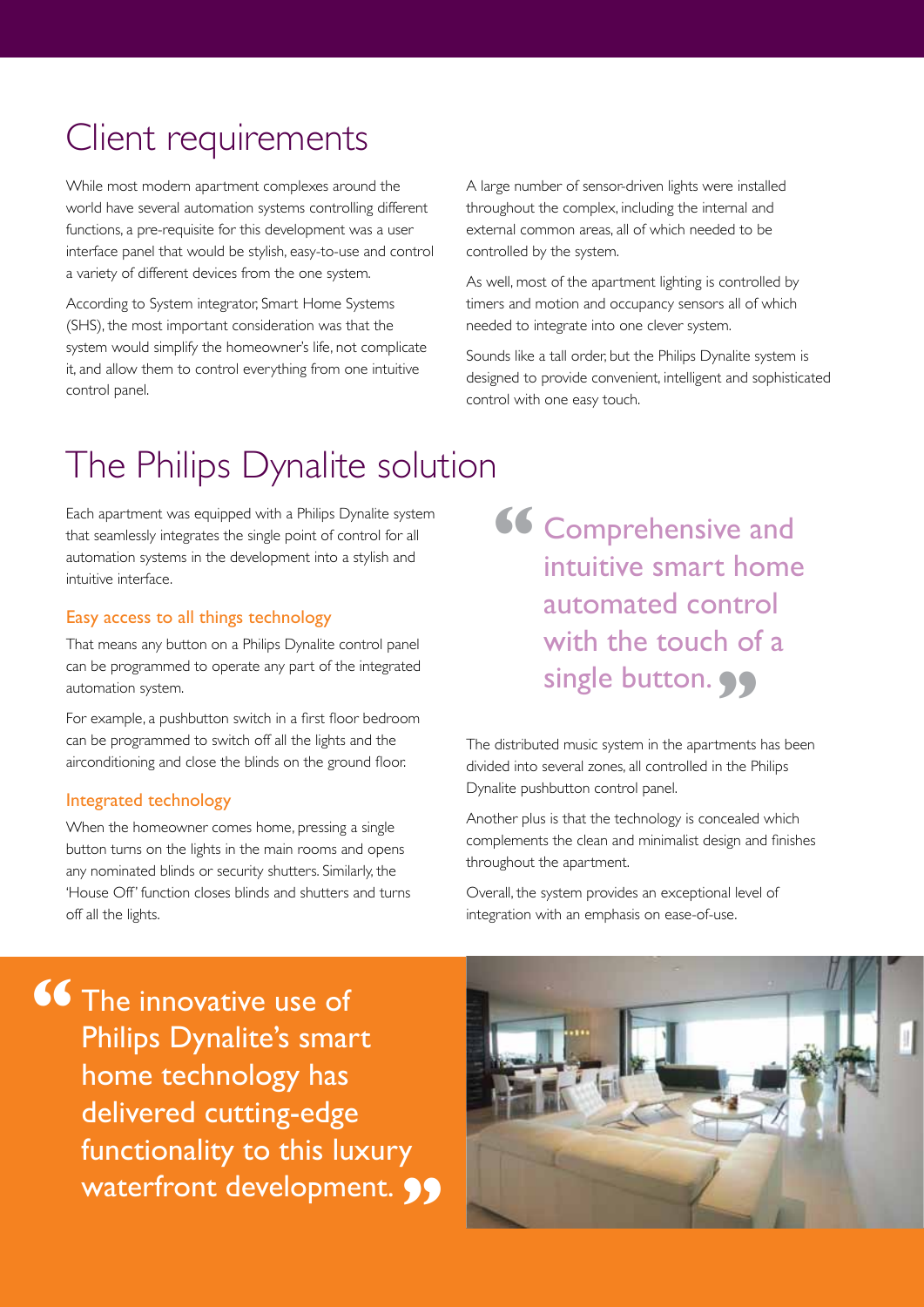#### CASE STUDY **Coast Apartments**



### Products and technology used

Each apartment is equipped with Philips Dynalite din-rail Leading Edge, Relay & Multi-purpose Load Controllers to integrate the control of all lighting, blinds, airconditioning, exhaust fans and floor heating. SHS chose Philips Dynalite for its exceptional capability to integrate with the other systems contained in the project. Significant sensor-driven lighting was installed throughout the complex including both the internal and external common areas. This ensured that operation and maintenance required minimal user

### Key client benefits

While the developer specified most of the features in the automation system, the flexibility of the Philips Dynalite system allowed SHS to work with individual homeowners to customise settings to suit their needs.

#### A simple life

The Philips Dynalite solution is a simple-to-use, intuitive automation system, which can be accessed and operated by anyone in the home.

Importantly, the system delivers tangible energy saving, comfort and convenience for the owner.

This clever home takes care of heating, cooling, lighting and more without the occupants needing to think about them

The system manages energy use by ensuring systems are active only when needed, controlling window furnishings to maximise natural light, shade or ventilation, and the savings are significant.

Most importantly, the system is flexible and can adapt to changing user demands.

intervention. Most of the lighting throughout the individual apartments are also controlled by timers, motion and occupancy sensors.

The distributed music system in the apartments has been divided into several zones. The control of the music played in each zone has been consolidated into the Revolution Series 2 pushbutton control panels. The airconditioning and floor heating controls are also operated via the Revolution panels.